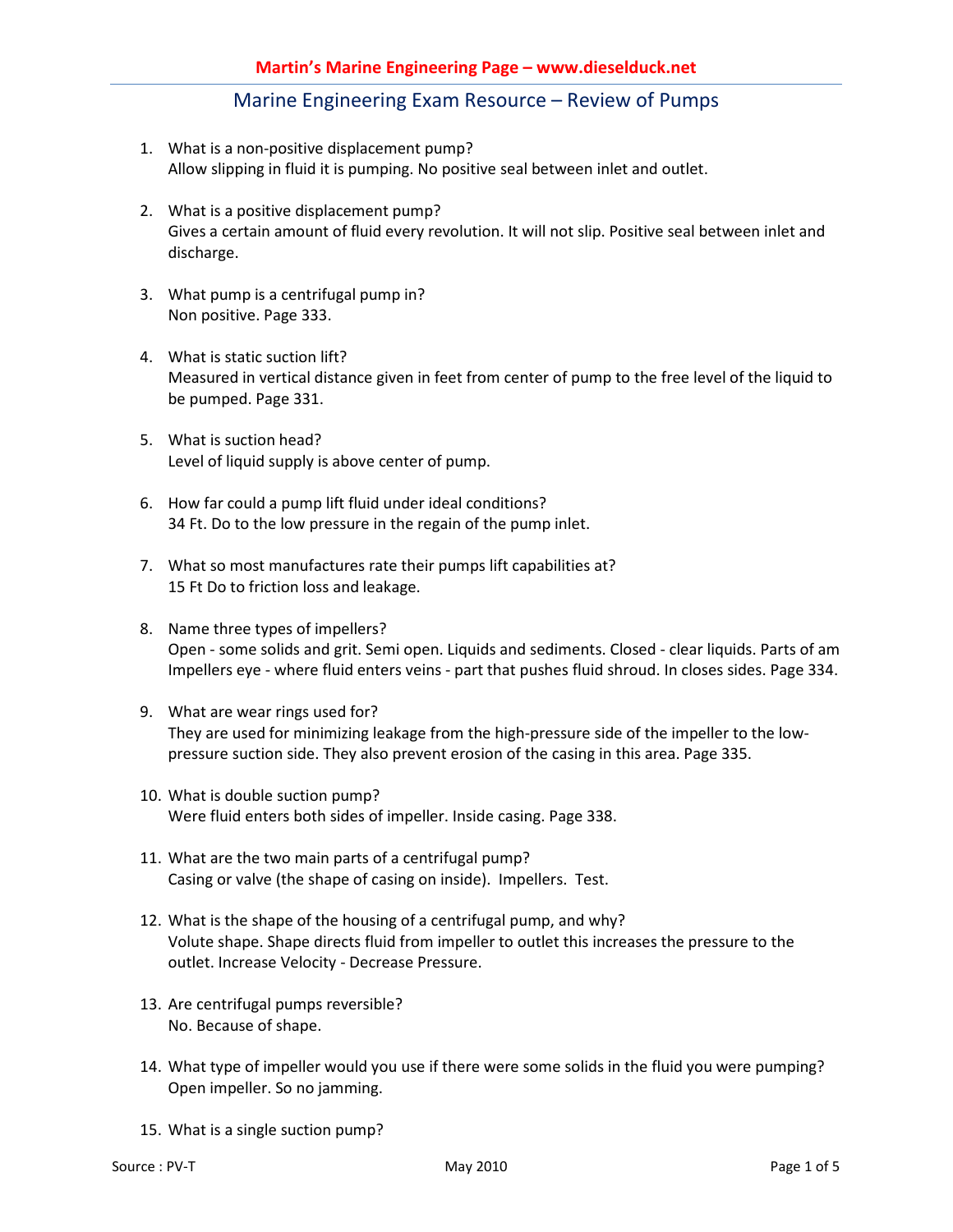One entry to impeller.

- 16. What is a multistage pump? Pump with more than one impeller and pump casing. Used for higher pressure on final outlet. Page 335.
- 17. What kind of pump is an axial flow pump? Impeller type pump fluid flow parallel to shaft axis. Like boat. Can be mounted vertical or horizontal.
- 18. What is a radial split casing? Were front comes off. Casing spit horizontal to shaft axis.
- 19. What is a horizontal split casing? Casing split parallel to shaft axis. Were top comes off.
- 20. What happens when a centrifugal pump is started backwards? No flow.
- 21. What are shaft sleeves used for? Absorb the wear caused by packing on the shaft in the stuffing box area. Cheaper and easier to replace sleeves.
- 22. What types of bearings are used in centrifugal pumps? Single or double row angular contact (thrust bearing). Deep groove ball (radial bearing). Plain bearing (babbit, not used much anymore.)
- 23. Why are there holes in the impeller? Where the fluid is being used to equalize the thrust loads on the shaft. Ie. Double suction pumps.
- 24. What is a lantern ring and why is it used? H section brass rings for letting fluid to be equally distributed around shaft for cooling and lubricating the packing. Adds in sealing the pump from air leaks up the shaft if the pump is working with a suction lift. Page 344.
- 25. What are the two most common seals used in centrifugal pumps? Packing and Mechanical seals. Page 345-346.
- 26. What is an internally sealed gland? Were fluid from pump is fed into lantern ring or stuffing box.
- 27. What is an externally sealed gland? Were outside source of fluid is fed to lantern ring or stuffing box.
- 28. When a centrifugal pump is pumping an abrasive fluid, what would be the external sealing water pressure on the packing seal? 10 PSI higher than pump pressures. To keep abrasives out of stuffing box.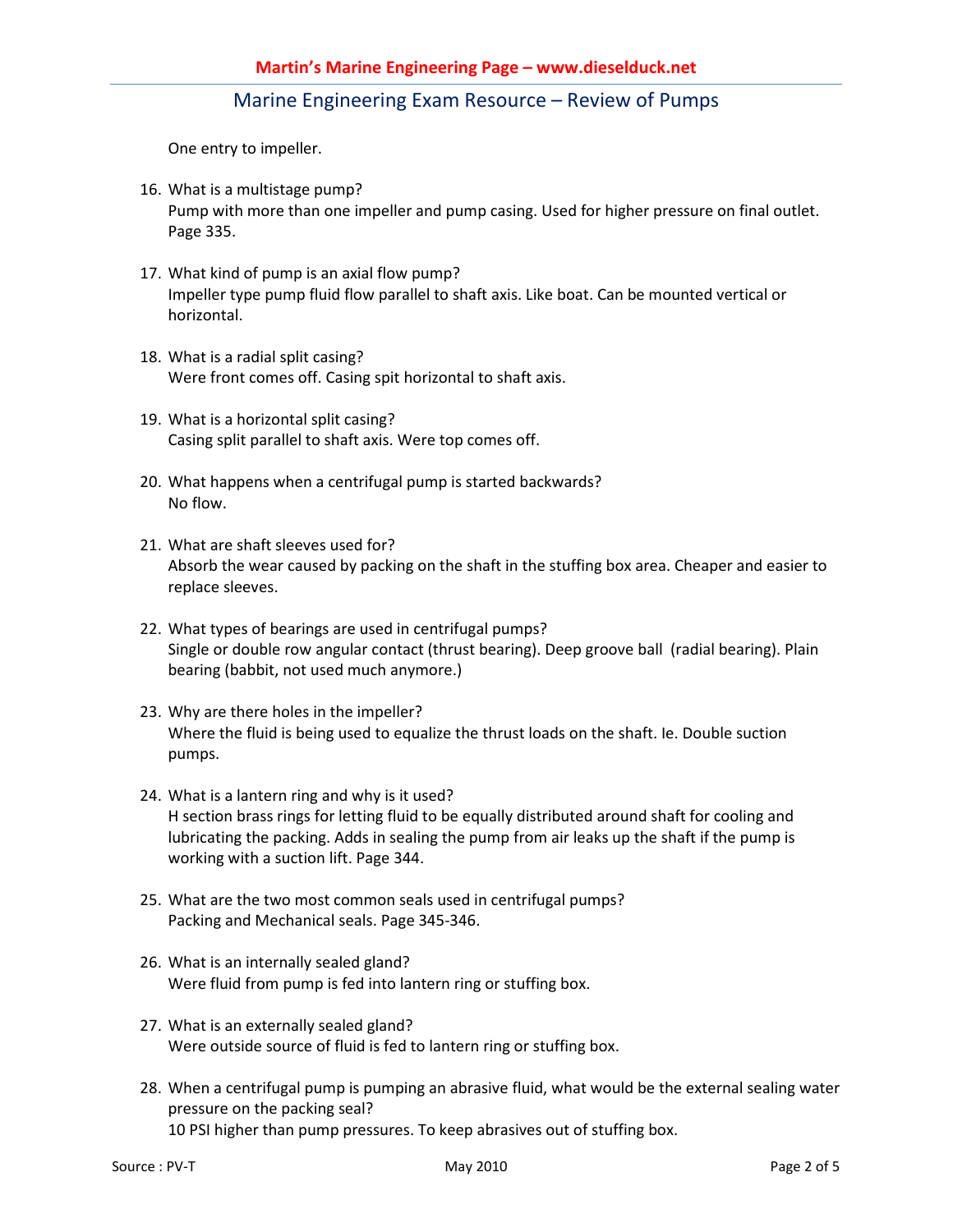- 29. What is the most important consideration when mounting a pump and a motor? The temperature of fluid that is going to be pumped. Coefficient of expansion X temperature rise X center. Page 79.
- 30. What is the start up checks for a centrifugal pump? Turn by hand. Direction is correct. Proper lubrication. May have to prime pump. Water to seal or lantern ring. Page 340 –341.
- 31. What valving could you expect on the discharge side of the pump? Gate valve, for service. Check valve, stop fluid from backing up when stopping.
- 32. How could you repair wear on the volute casing? Welding to replace lost metal then grind down to reshape. Page 344.
- 33. When do you check for stress in a pump? Before you couple it to a drive. Before alignment. Turn by hand.
- 34. How should the joints on pump packing be? Ninety-degree intervals from last one. Or staggered 90 degrees.
- 35. What precautions should be observed when using a mechanical seal in a pump? Make sure faces are lubricated (before starting). Don't let seal run dry at any time.
- 36. What type of packing is used in high temperature application? All braided metal. Foil wrapped. Wire braided.
- 37. What care should be taken when tightening a newly packed stuffing box? Do not over tighten. Gradually tighten gland nut while pump is running until desired leakage is achieved. Recheck after running approximately 24 hours of running.
- 38. What would you look for if there was a shortage of fluid being delivered by a centrifugal pump? Fluid level to low. Plugged inlet. Direction of rotation. Possible shear key in impeller.
- 39. Where is a lantern ring placed in the stuffing box? Must be under the hole in the packing gland.
- 40. If a pump is working against a suction lift and receiving air through the stuffing box, what could be done to prevent this? Repack. Install lantern ring to act like seal.
- 41. The purpose of springs in a mechanical seal installed in a centrifugal pump is to? Is to apply constant pressure on sealing faces. Takes up endplay. Page 349.
- 42. How many extra packing rings can be placed in a stuffing box in an emergency? Just one turn.
- 43. What should also be done in regards to question 42?